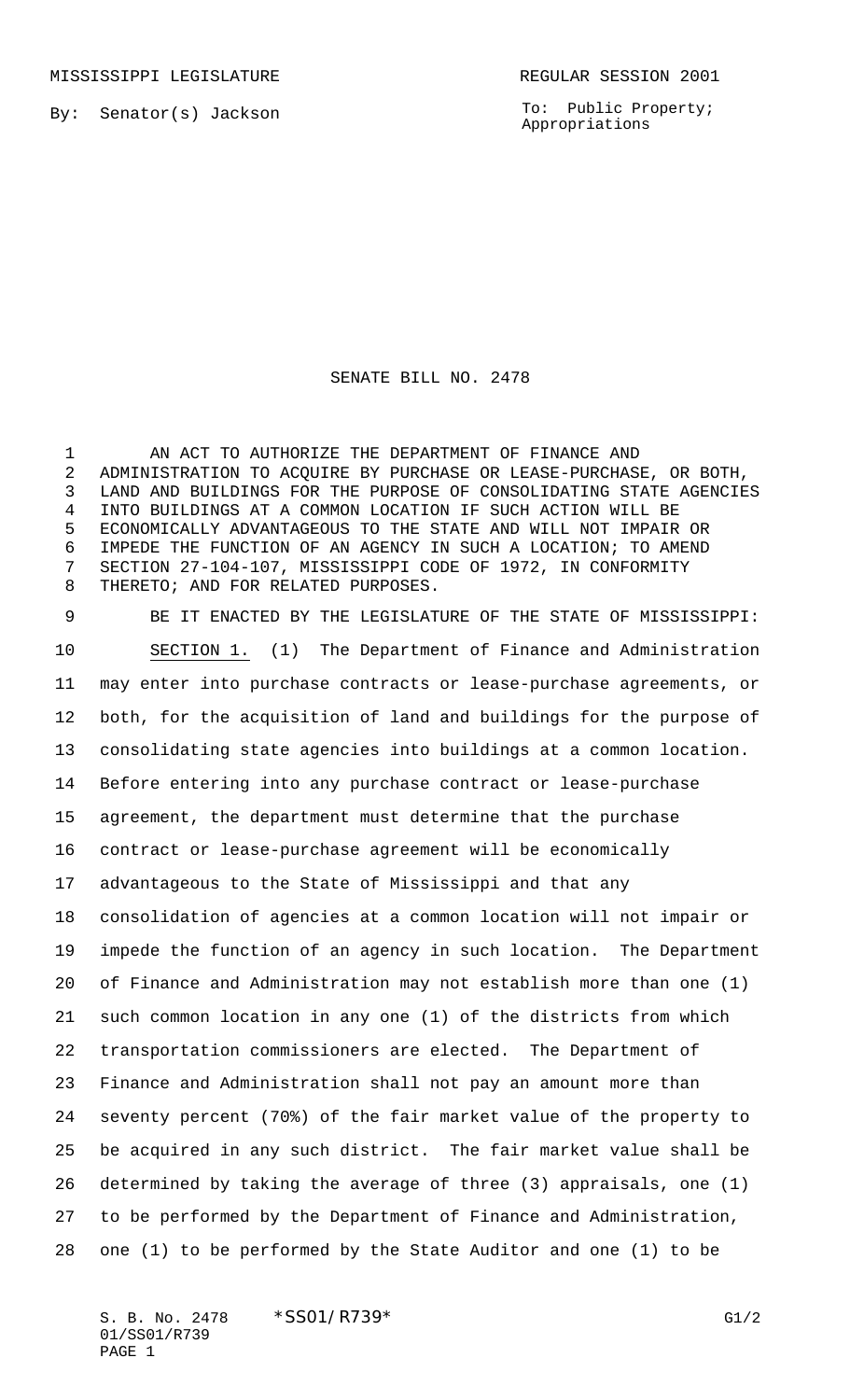performed by an appraiser selected by the Department of Finance and Administration.

 SECTION 2. Section 27-104-107, Mississippi Code of 1972, is amended as follows:

 27-104-107. (1) As used in this section, the following words shall have the meanings ascribed herein unless the context clearly requires otherwise:

 (a) "Department" means the Department of Finance and Administration.

(b) "Commission" means the State Bond Commission.

 (c) "Director" means the Executive Director of the Department of Finance and Administration.

 (d) "Committee" means the Joint Legislative Budget Committee.

 (e) "Office" means the Office of General Services of the Department of Finance and Administration.

 (2) In addition to any other authority conferred upon it, and subject to the approval of its proposal by the commission, the department may enter into purchase contracts, lease-purchase agreements, rental agreements or other similar contracts for the ultimate acquisition of real property by the state. Before entering into any purchase contract or lease-purchase agreement, the office must first demonstrate to the Public Procurement Review Board satisfactory evidence that the contract would be economically advantageous to the state and that any consolidation of agencies into buildings at a common location would not impair or impede the function of that agency in this location. The contracts shall be approved by the Public Procurement Review Board and the State Bond Commission.

 (3) Acquisitions shall be made only with legislative approval and be in accordance with a long-range development plan which the department shall annually prepare and present to the Legislature as a part of the Governor's capitol budget

S. B. No. 2478 \* SS01/R739\* 01/SS01/R739 PAGE 2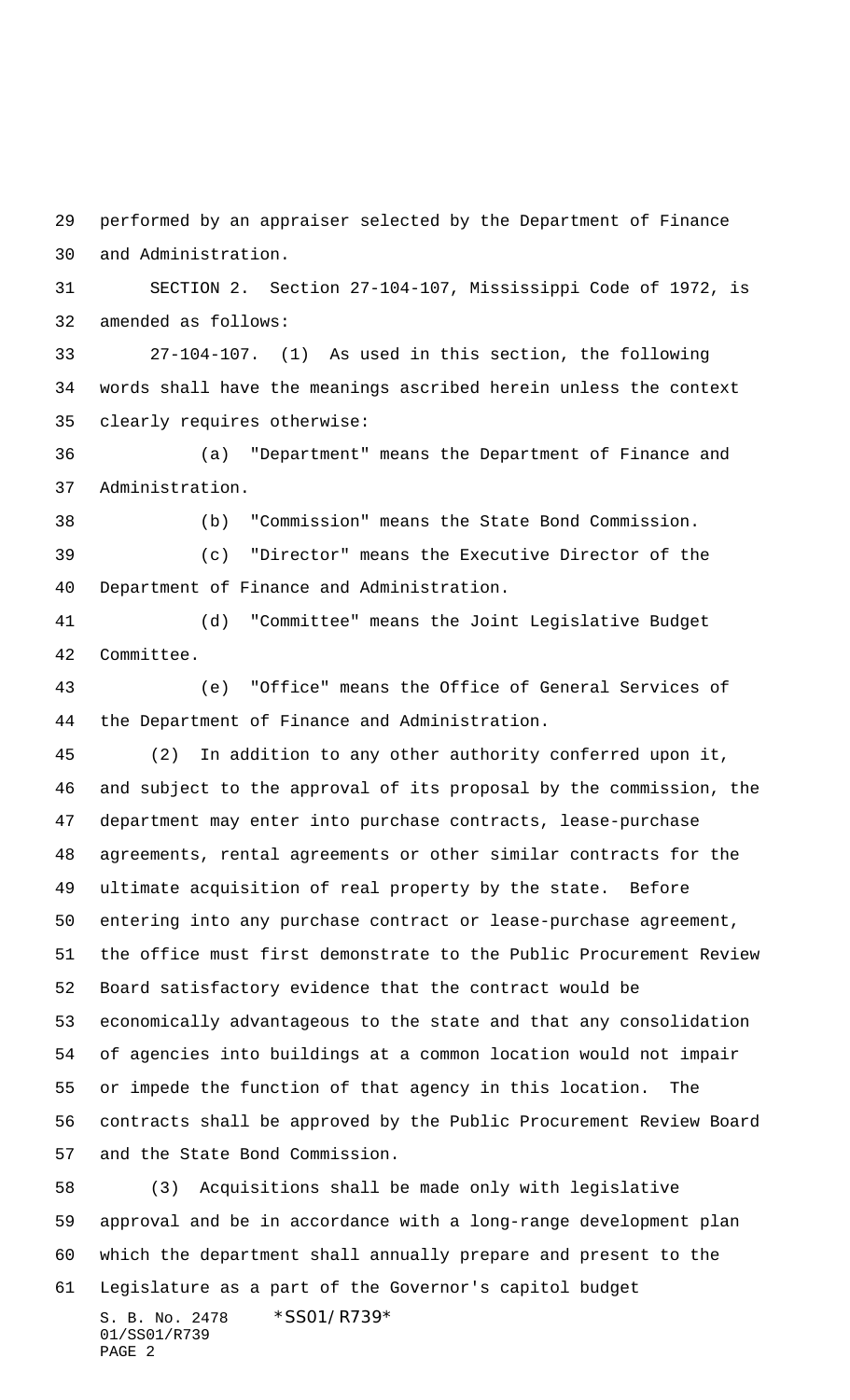recommendation; however, if in the opinion of the Department of Finance and Administration circumstances involving a proposed acquisition are such that waiting for legislative approval will not be economically advantageous to the state or may cause the state financial loss, then such acquisition may be made upon approval by the State Bond Commission after consultation with the Chairman of the Public Property Committee of the Senate and the Chairman of the Public Buildings, Grounds and Lands Committee of the House of Representatives. Acquisition of lands and buildings shall be based upon appraisals approved by the Department of Finance and Administration. The office shall not pay an amount in excess of the appraised value of the land and buildings to be acquired. The amount paid on purchases or lease-purchases made under Section 1 of Senate Bill No. 2478, 2001 Regular Session, will be subject to the limitations of such section. Except as otherwise provided in Section 1 of Senate Bill No. 2478, 2001 Regular Session, the appraised value shall be determined by taking the average of two (2) appraisals performed by two (2) appraisers, one (1) to be selected by the Department of Finance and Administration and one (1) to be selected by the Department of Audit. Further, the office shall file quarterly reports describing this process and its progress with the Chairman of the Senate Public Property Committee and the Chairman of the House Public Buildings, Grounds and Lands Committee.

 (4) With the exception of the Public Employees' Retirement System, whenever any contract or agreement entered into is for and on behalf of the State of Mississippi, title to property, when acquired, shall vest in the State of Mississippi and not in the name of any state agency. Any building subject to a lease purchase agreement with the state shall be considered a state-owned building and therefore exempt from the assessment and levy of ad valorem taxes.

S. B. No. 2478 \* SS01/R739\* 01/SS01/R739 PAGE 3